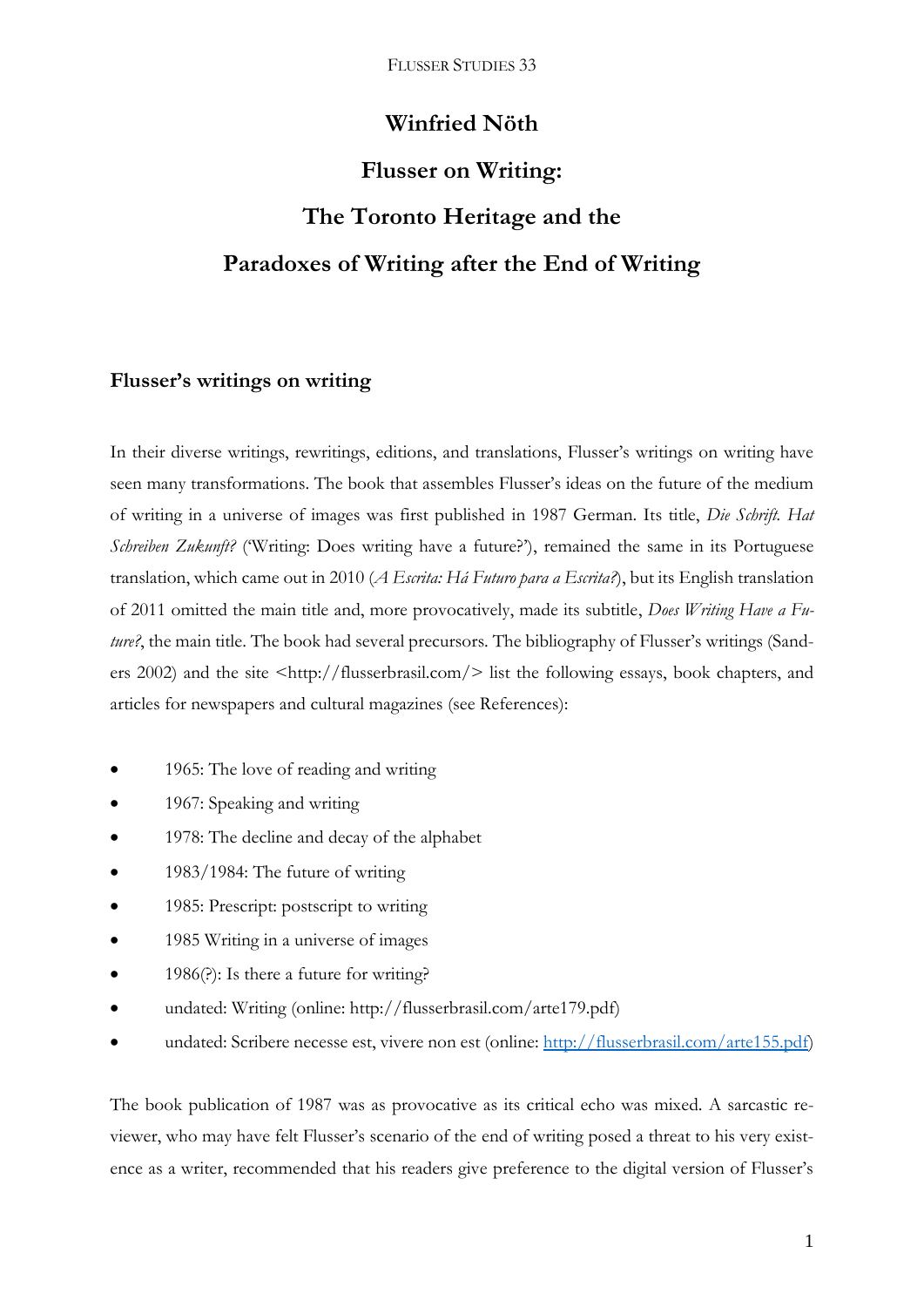book because it allowed them to delete words, sentences, or maybe even whole chapters (Rauh 1987). In the long run, his scathing review turned out to be shortsighted. International scholarship thought the book not only worth reading but also translating. A second German edition followed soon after the first (1992), and translations into Hungarian (1997), Korean (1998), Portuguese (2010), and English (2011) testify to the continued interest of media scholarship in what Flusser had to say about the medium of writing.

Writing also continued to be a topic of interest of Flusser's after 1987. His manuscript "After Writing" and his interview with Miklós Peternák, published under the title "On writing, complexity and technical revolutions" date from 1988. Flusser also took up the original title of his 1987 book again in the title of a magazine article in East Berlin in 1989. Furthermore, in 1991, he wrote the chapter "The Gesture of Writing", and in 1988, an article on the phenomenology of typewriting followed under the title "Why do Typewriters Clatter?"

Curiously, a year after his book of 1987, which he had declared to be a "no-more book" (*Nichtmehrbuch*), Flusser's instrument of writing was still a mechanical typewriter. Commenting on the paradox of an author who still used a writing tool of the  $19<sup>th</sup>$  century in times of the digital media, Zielinski and Weibel (2016: 21) noted, not without a certain tone of humorous irony, "As an intellectual author, Flusser did not necessarily have to obey his own precepts. The imperative was mostly valid for others." The same authors (ibid.) also observed, as a curiosity, that when the Nuclear Research Center Karlsruhe invited Flusser as the first German-speaking media scholar to participate in the development of a hypertext in 1989, he delivered the text of his contribution in the form of a typewritten manuscript.

## **Flusser's and Plato's prophecies on the future of writing**

Flusser prophesized the end of writing in eschatological words, when he declared, on the back cover of the second German edition of his book of 1992, "When we are staring at a few images lightly illuminated by the setting sun of the alphabet, something new is rising behind our backs whose first beams are already touching our surroundings. Like the slaves in Plato's cave, we must turn around to defy this newcomer" (Flusser 2011: 139).

In recalling Plato's allegory of the cave after the end of writing, Flusser associated himself with a philosopher who had commented on the emergence of the alphabet in Greece in no less prophetic words than those with which Flusser, 2,400 years later, evoked its end. In his dialogue *Phaedrus*, Plato had Socrates criticized the invention of the alphabet for being a cultural technology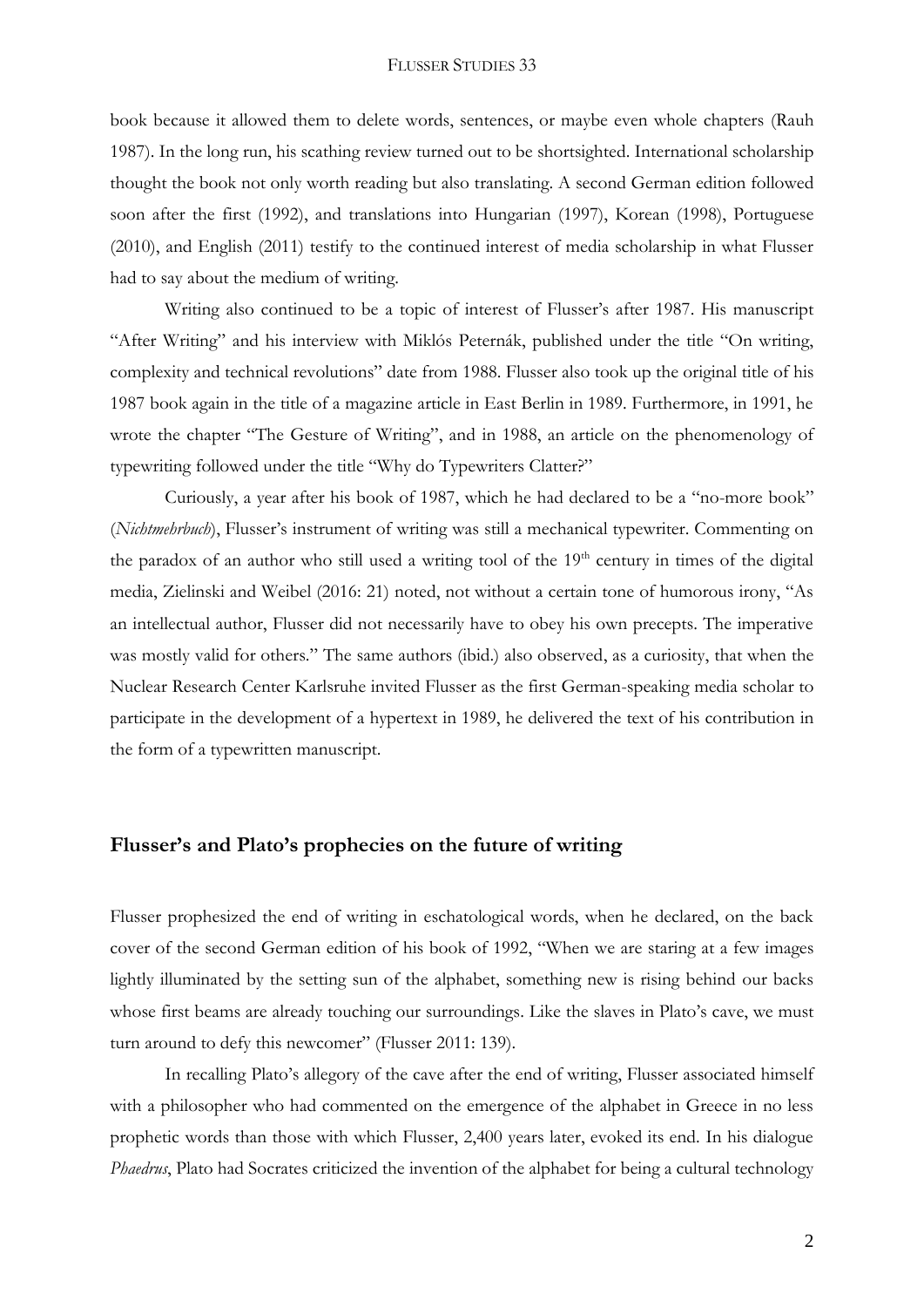that would weaken the memory of future literate minds: "This invention will produce forgetfulness in the minds of those who learn to use it because they will not practice their memory. Their trust in writing, produced by external characters which are no part of themselves, will discourage the use of their own memory within them. You have invented an elixir not of memory, but of reminding; and you offer your pupils the appearance of wisdom, not true wisdom, for they will read many things without instruction and will therefore seem to know many things, when they are for the most part ignorant and hard to get along with, since they are not wise, but only appear wise" (Plato 274a-b). At least for Flusser's writings on the future of writing, Plato's prophecy did not come true. So far, Flusser's book has not been forgotten. All of its editions and translations are still available and continue to be discussed internationally.

## **Flusser's and the Toronto School's theory of writing consciousness**

Twenty-five years of reflection on the medium of writing, from Marshall McLuhan's *Gutenberg Galaxy* of 1962 until 1987, left their marks on Flusser's conception of writing in a universe of images. Flusser was not a linguist, and he was not particularly interested in the particulars of the archeology of writing. Detailed information on this topic is not available in his book. Only *en passant* does Flusser refer to the origins of writing "three and a half millennia" ago (2011: 34) or say that it "arose from images three thousand years ago" (2011: 138). However, media archeologists today agree that the invention of writing as a system of graphic signs in regular correspondence to spoken language began no less than 5,700 years ago in Sumer (Fischer 2001: 31; Coulmas 2002).

The difference between Flusser's dates and those of the historians of writing is explained by the fact that, for Flusser, the history of writing only begins with alphabetic writing and perhaps its precursors in syllabic writing. Hence, writing, for Flusser, is synonymous with alphabetic or perhaps phonographic writing. Occasionally, he contrasts alphabetic with logographic writing, formerly called "ideographic" writing (Coulmas 2002: 40-41). The graphic signs of logographic writing, which Flusser (2011: 30-31) prefers to call "ideograms", represent words and not necessarily the sounds of their pronunciation. Although the Chinese and the Japanese cultures use this method of writing until today, Flusser disregards or considers it as archaic. By excluding logographic writing from his media theoretical horizon, Flusser can free his conception of writing from any associations with images, and thus oppose images more sharply to writing. In accordance with influential writers of the mid-century, in particular Gelb (1952), Flusser interprets the transition from pictography and logographic writing to alphabetic writing as the transition from a logically "lower" to a "higher"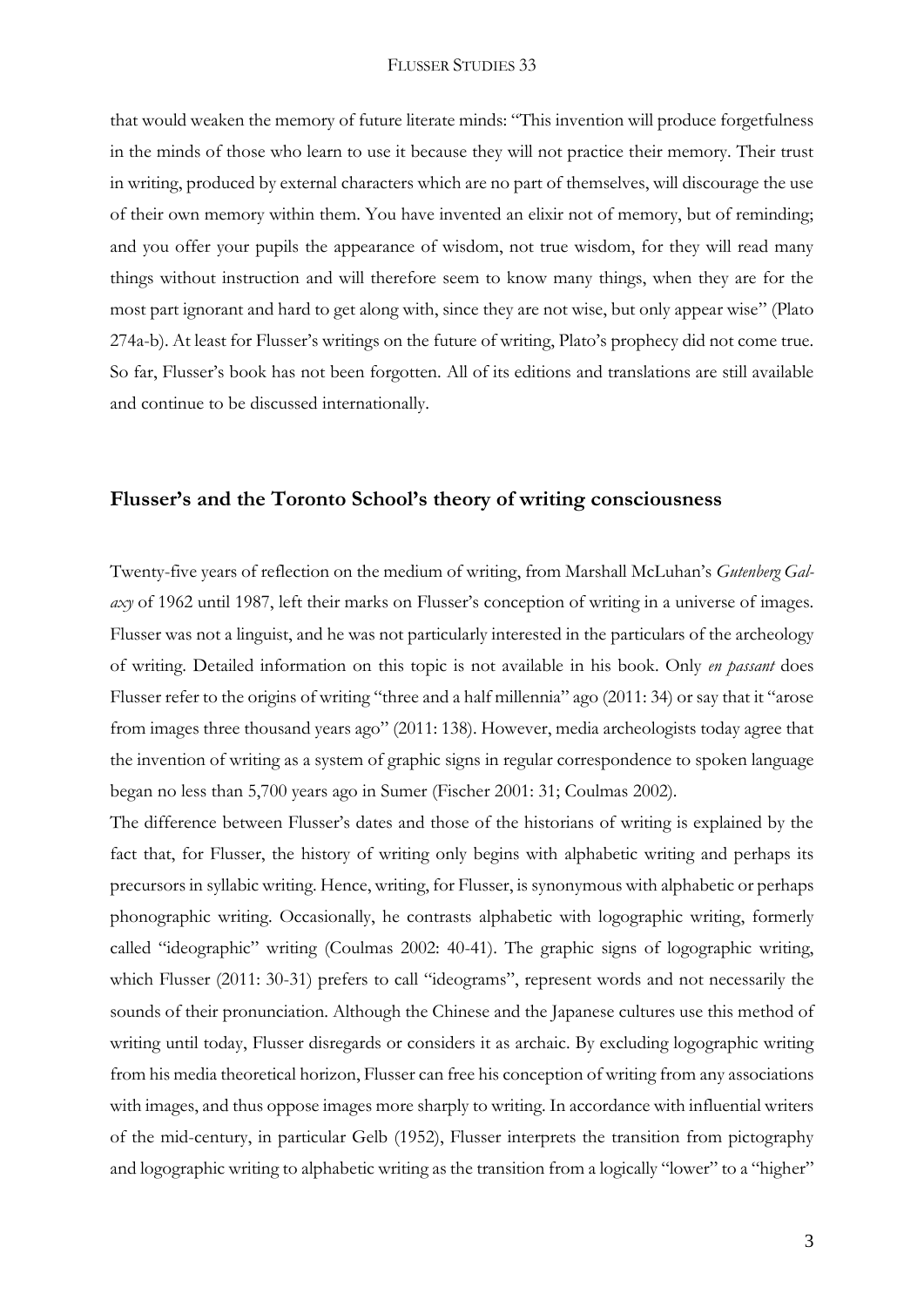stage of cultural evolution, which he interprets as a logical necessity of the evolution of culture as such: "Ideograms are signs for ideas, for images seen with the inner eye. The preservation of images, however, was exactly what writing sought to avoid. Writing set out to explain images, to explain them away. Pictorial, fanciful, imaginative thinking was to yield to conceptual, discursive, critical thinking. It was necessary to write alphabetically rather than ideographically to be able to think iconoclastically. This is the reason for denoting the sounds of a language. In speech, one talks 'about' ideas and 'about' images and, in doing so, stands above imagistic thinking, speaking down from on high" (Flusser 2011:30-31).

The origin of this conception of writing, which is criticized as Eurocentric today (e.g., Krämer 2011), is found in McLuhan's theory of writing and in the theory of writing of the "Toronto School", especially in Havelock's *Preface to Plato* (1963). McLuhan had argued as follows: "Given the phonetic alphabet with its abstraction of meaning from sound and the translation of sound into a visual code, and men were at grips with an experience that transformed them. No pictographic or ideogrammic or hieroglyphic mode of writing has the detribalizing power of the phonetic alphabet. No other kind of writing save the phonetic has ever translated man out of the possessive world of total interdependence and interrelation that is the auditory network" (McLuhan 1962: 31).

Hence, alphabetic writing was seen as the culmination point of the evolution of graphic media. The logic of the alphabet was considered not only as semiotically superior to logographic writing but also as the instrument of a superior culture. In McLuhan's words, "The detribalizing of the individual has, in the past at least, depended on an intense visual life fostered by literacy, and by literacy of the alphabetic kind alone" (1962: 43). McLuhan even went so far as to recommend the study of at least some elements of logographic writing to convince the learner of writing of the superiority of the alphabetic system: "It would be well today if children were taught a good many Chinese ideograms and Egyptian hieroglyphs as a means of enhancing their appreciation of our alphabet" (McLuhan 1962: 47). The difficulty of learning the alphabet, which is the difficulty of writing meaningless sounds in the form of meaningless letters, was a semiotic virtue for McLuhan, the virtue of dissociating or abstracting, "not only sight and sound, but separating all meaning from the sound of the letters, save so far as the meaningless letters relate to the meaningless sounds" (ibid.).

Flusser identified himself with the same conception of the superiority of alphabetic writing over logographic writing advanced by the Toronto school. In a line of argument that elevated alphabetic writing literally above the logographic one, Flusser states: "As the score of a spoken language, the alphabet permits us to stabilize and discipline a transcendence of images that has been won, with effort, through speech. One writes alphabetically to maintain and extend a level of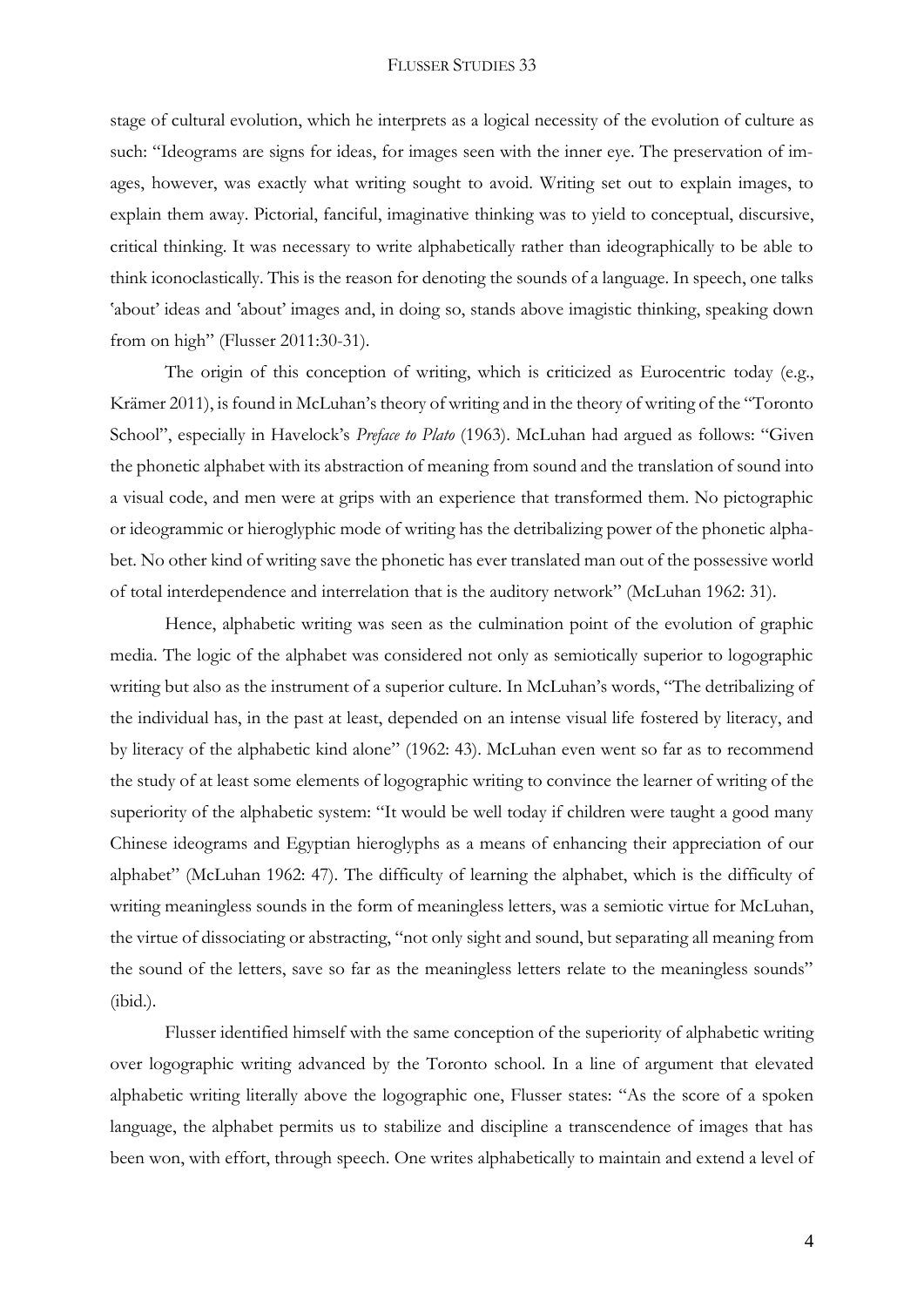consciousness that is conceptual, superior to images, rather than continually falling back into pictorial thinking, as we did before writing was invented" (Flusser 2011: 31).

The key notion of this passage is "consciousness". Elsewhere in his book, Flusser (2011: 7) specifies that what he means is "writing consciousness" (*Schriftbewusstsein*). The thesis that writing created a new kind of consciousness in literate minds was the main thesis of the book *Orality and Literacy* by McLuhan's thesis supervisor, Walter J. Ong (1982). The transition from oral to literate culture "restructured" the consciousness of literate minds. It was the transition from aural to spatial consciousness, since the "commitment of the word to space enlarges the potentiality of language almost beyond measure, restructures thought, and in the process converts a certain few dialects into 'grapholects'" (Ong 1982: 7-8). With writing, "the critical and unique breakthrough into new worlds of knowledge was achieved within human consciousness […] when a coded system of visible marks was invented whereby a writer could determine the exact words that the reader would generate from the text" (1982: 84). A further cultural advance brought about by the invention of writing was the higher degree of the authors' reflexivity in the process of conceiving a message since in written messages, authors have more time to think about their message before sending it out. Ong concluded that writing enhanced reflexive awareness because "to live and to understand fully, we need not only proximity but also distance. This writing provides for consciousness as nothing else does" (1997: 81).

Parallels between the Toronto School theory of the transformation of consciousness through writing and Flusser's theory of the transformation of cognition with the end of writing are remarkable, but the consequences of such transformation foreseen by Flusser were more radical than the ones Ong had imagined: "In this written reflection on writing, this "superscript", Flusser has regretfully concluded that we should expect writing to decline – for reasons that converge from various directions on this conclusion. This bundle of reasons can be summarized as follows: a new consciousness is coming into being. To express and transmit itself, it has developed codes that are not alphanumeric and has recognized the gesture of writing as an absurd act and so something from which to be free" (Flusser 2011: 107).

Aware of the Toronto thesis of the influence of writing on consciousness, Flusser set new accents in his interpretation of writing consciousness. Ong had argued that "writing makes 'words' appear similar to things because we think of words as the visible marks signaling words to decoders: we can see and touch such inscribed 'words' in texts and books. Written words are residue. Oral tradition has no such residue or deposit" (Ong 1982: 11). Members of a literate culture, therefore, see the things of their world through the glasses of writing and begin to look for correspondences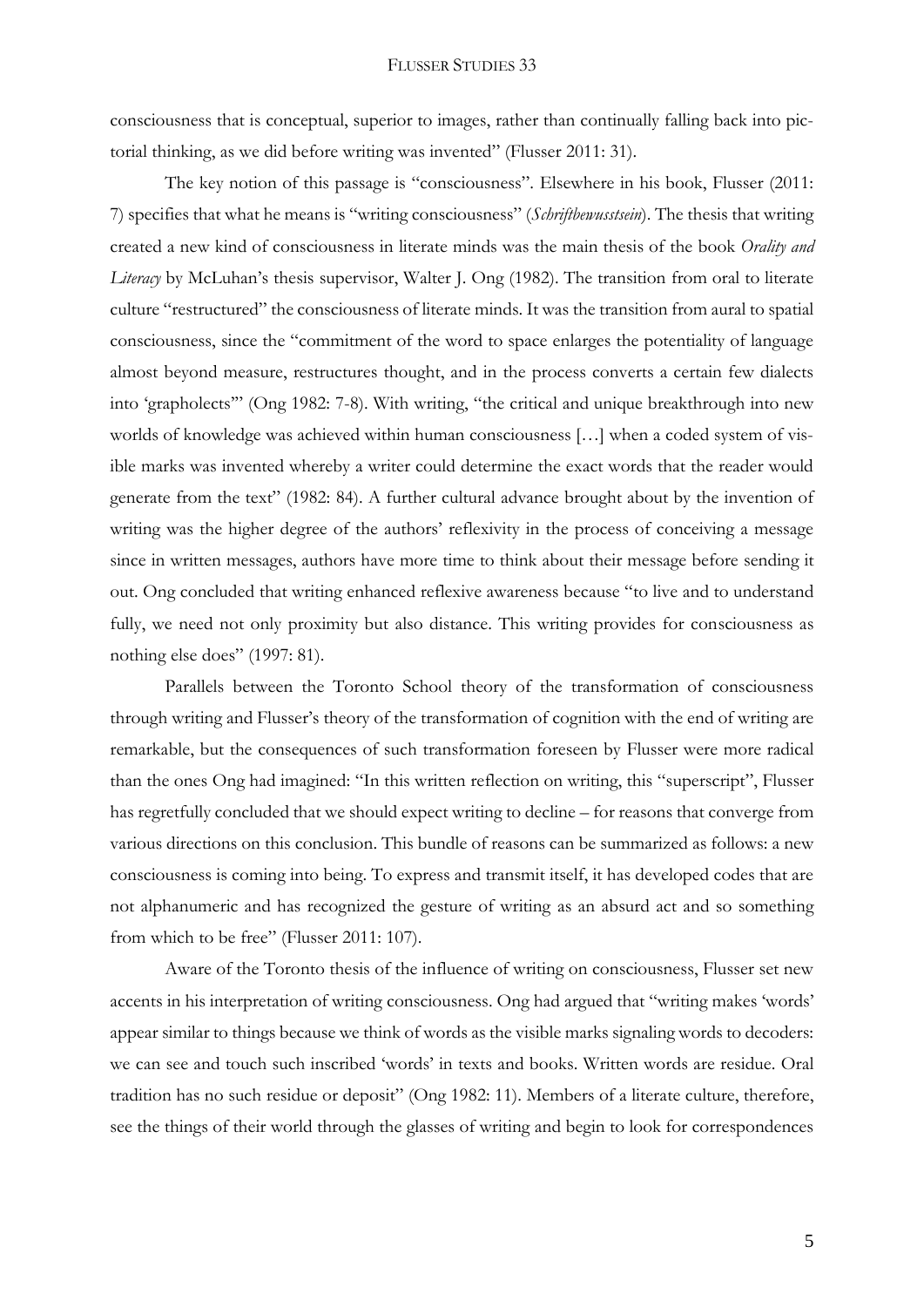between written words and the things they denote instead of seeing the things as such irrespective of how they are represented in writing.

In the chapter "Loss of Belief" ('Glaubensverlust') of his book *Medienkultur*, Flusser also reflects on the influence of alphabetic writing on human consciousness after the end of oral culture, but in contrast to Ong, Flusser's focus is on the linearity of writing. The linear form of the newly invented media of writing had the effect that thought became equally linear, that is, "one-dimensional": "Graphic consciousness consists in the belief that things happen in a linear way [...], that it is possible to read the 'world', that is, to dissolve it into clear and distinct concepts. In short, it is the belief that the 'world' has the structure in which symbols are organized into linear codes" (1997: 38). In *Does Writing Have a Future?*, this topic becomes one of Flusser's leitmotifs: "In this first observation of writing, it is the rows, the linear flow of written signs that make the strongest impression. They make writing seem to express a one-dimensional thinking and so, too, a one-dimensional feeling – desire, judgment, and conduct – a consciousness that was able, through writing, to emerge from the dizzying circles of preliterate consciousness. We know this writing consciousness because it is our own, and we have thought and read about it" (Flusser 2011: 7).

Flusser's conception of the one-dimensionality of literate minds does not necessarily have negative connotations, insofar as he interprets linearity as a necessary prerequisite of logical thinking: "Only one who writes lines can think logically, calculate, criticize, pursue knowledge, philosophize – and conduct himself appropriately. Before that, one turned in circles" (Flusser 2011: 7). Furthermore, writing also makes historical thinking possible. "This linear alignment of signs made historical consciousness possible in the first place" (ibid.). Despite its linearity, the advantages of alphabetic writing are undeniable, even for the advocate of technical images, Vilém Flusser: "We know that the alphabet has proven to be a remarkably productive invention. It has facilitated discourse that was never achieved in nonalphabetic areas: Greek philosophy, medieval theology, the discourses of the modern sciences. Without the alphabet, there would have been no such discourses, for they are conceptual, critical discourses that detach themselves further and further from imagination, becoming more and more abstract, more unimaginable" (Flusser 2011: 31).

In this sense, Flusser anticipated the end of writing not only with skepticism but also with a dose of nostalgia and with optimism about the advent of something new. Curiously, Flusser took up again the eschatological tone of those enigmatic comments about humans in the shadows of Plato's cave in a chapter with the title "Poetry", where he wrote: "What we fear, as we anticipate the most perfect form and the end of alphabetic writing, is the decline of reading that is, of critical decoding. We fear that in the future, all messages, especially models of perception and experience,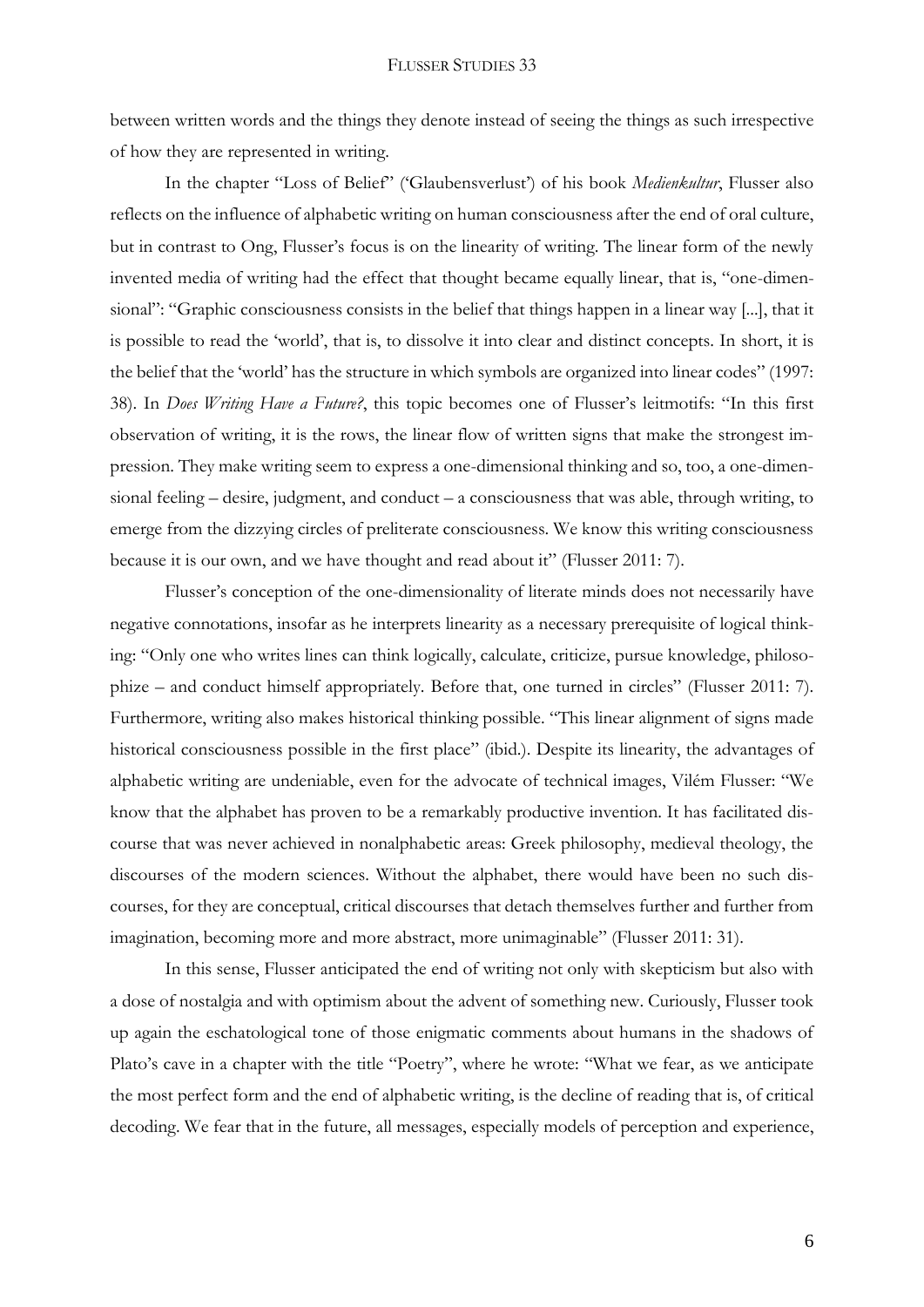will be taken in uncritically, that the informatic revolution could turn people into receivers who remix messages uncritically, that is, into robots" (Flusser 2011: 77).

On the other hand, Flusser's discourse never took on a real apocalyptic tone. The end of writing does not mean the end of literary or even human culture in general. On the contrary, Flusser's vision was that of the beginning of a new cultural epoch with a new form of consciousness:

We should expect writing to decline […]: a new consciousness is coming into being. To express and transmit itself, it has developed codes that are not alphanumeric and has recognized the gesture of writing as an absurd act and so something from which to be free. […] Not the gesture of writing but the concrete actuality of writing will be the starting point (Flusser 2011: 95).

The era after alphabetic writing, Flusser believes, will be an alphanumerical one. Even the sounds of music will become calculable and calculated. "If the eye (in the form of numbers) is beginning to predominate over the ear (in the form of letters), then it will be theoretically as well as practically possible to manipulate (digitalize) auditory perception numerically. So-called computer music is only one embryonic example of it. Numbers will soon make sounds visible and images audible" (Flusser 2011: 29). In the new era following the era of linear communication, the nonlinear will predominate. It will be an era of synthetic images beyond criticism since in this era, "digital codes synthesize things that have already been fully criticized, fully calculated. Criticism in the earlier sense could discover nothing more in these images than that they were computed from electrons. If this critique tried to go further and criticize the intentions of the synthesizer, it would, in the final analysis, find only computed electrons there as well. The old criticism, this dismantling of solid things, would be lost in the gaps between intervals, in nothingness – and to no purpose at all. For it is clear at the outset that there is nothing solid to be criticized in the new" (Flusser 2011: 152) .

Despite the optimism with which he faced the end of the era of writing, Flusser remained relatively vague when it came to the details of the new digital culture. He was aware of this and justified his vagueness with the unpredictability of the future media after writing. We do not yet know "the meanings programmed by the electronic images that surround us", he wrote in 1978 (Flusser 1978b: 135), and in 1987, he spoke of the absurdity of wanting to foresee the future of the media after writing: "What is new about the new is its very indescribability, and that means that what is new about the new consists exactly in the absurdity of wanting to explain it. The Enlightenment has run its course, and there is nothing more to explain about the new. There is nothing obscure about it; it is as transparent as a net. There is nothing behind it. The Enlightenment has turned a somersault in the new. It must start to enlighten itself. The alphabet is the code of the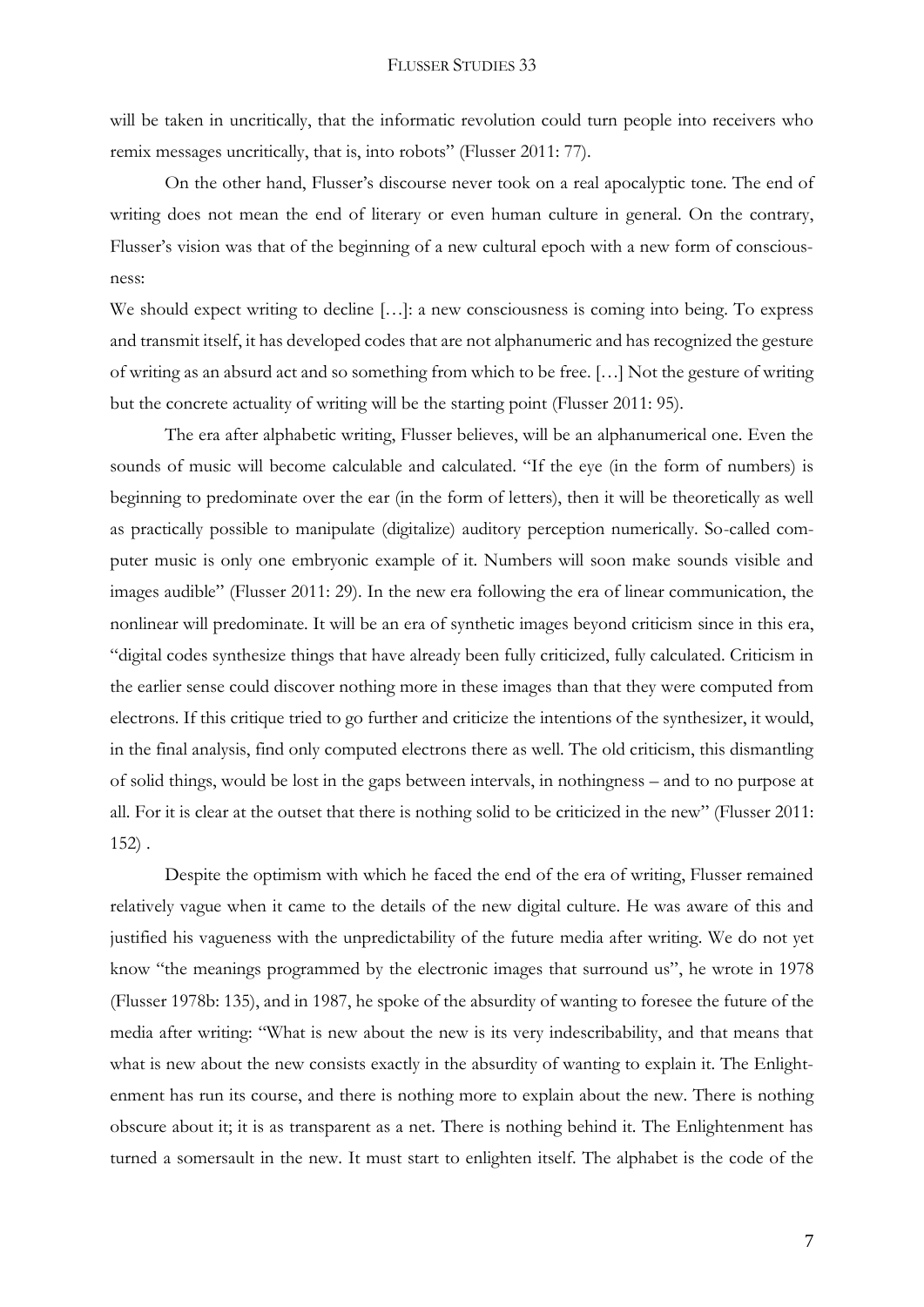Enlightenment. Writing can continue only with the goal of illuminating the alphabet, describing writing. Otherwise, there is nothing more to explain and describe" (Flusser 2011: 151).

The exception concerning the unpredictability of the future of writing is poetry. With respect to poetry, Flusser foresees a future with new potentials, a poetry of participation, if not a collective poetry: "The poet who writes alphabetically writes above all and in the first instance to critics. The new poet is not facing such an audience. The models he builds are to be received, changed, and sent on. He is playing a permutation game that he received from earlier poets and that he will pass on to future poets" (2011: 76-77).

## **The iconic and the symbolic, the visual and the aural**

Despite his praise for the alphabetic over the ideographic writing, Flusser also recognized some disadvantages of phonographic writing. Typically enough, numbers are written logographically in all languages and cultures. "6", for example, does not represent the sounds of the word "six" but the concept, the concept in its mathematical sense. The advantages of the logographic writing of numbers for mathematics are obvious.

Whereas logographic signs provide "direct access" to their meanings, alphabetic writing obliges its users to take a cognitive detour before having access to its meaning. Readers must first translate the graphic sign into a phonetic sign before they can have access to its meaning. Thus, Flusser asked: "Why, when we want to get an idea down on paper, do we take this convoluted detour through the spoken language instead of using signs for ideas, that is, ideograms, as Chinese or some new computer codes do? Is it not much easier to write '2' than 'two'? There must have been weighty reasons that led the Sumerian inventors of the alphabet to such a counterintuitive code as the one they inserted between thinking and writing" (Flusser 2011: 30).

Since our writing uses alphabetic signs mixed with numerical ones, it is a hybrid system. It is only partly a phonographic system. Partly it is also a logographic system. This is why Flusser calls the code of writing *alphanumeric*. This hybrid code combines two principles of representation, which semiotics defines as the symbolic and the diagrammatic. Numbers and words written in alphabetic letters are symbols, arbitrary signs that do not show what they represent, being based on cultural conventions only, which need to be learned. Perhaps the most arbitrary form of this hybrid method of writing is apparent in its linearity. The linearity of the medium of writing obliges the interpreting mind, used to think multidimensionally, to interpret written messages in linear ways, too. However,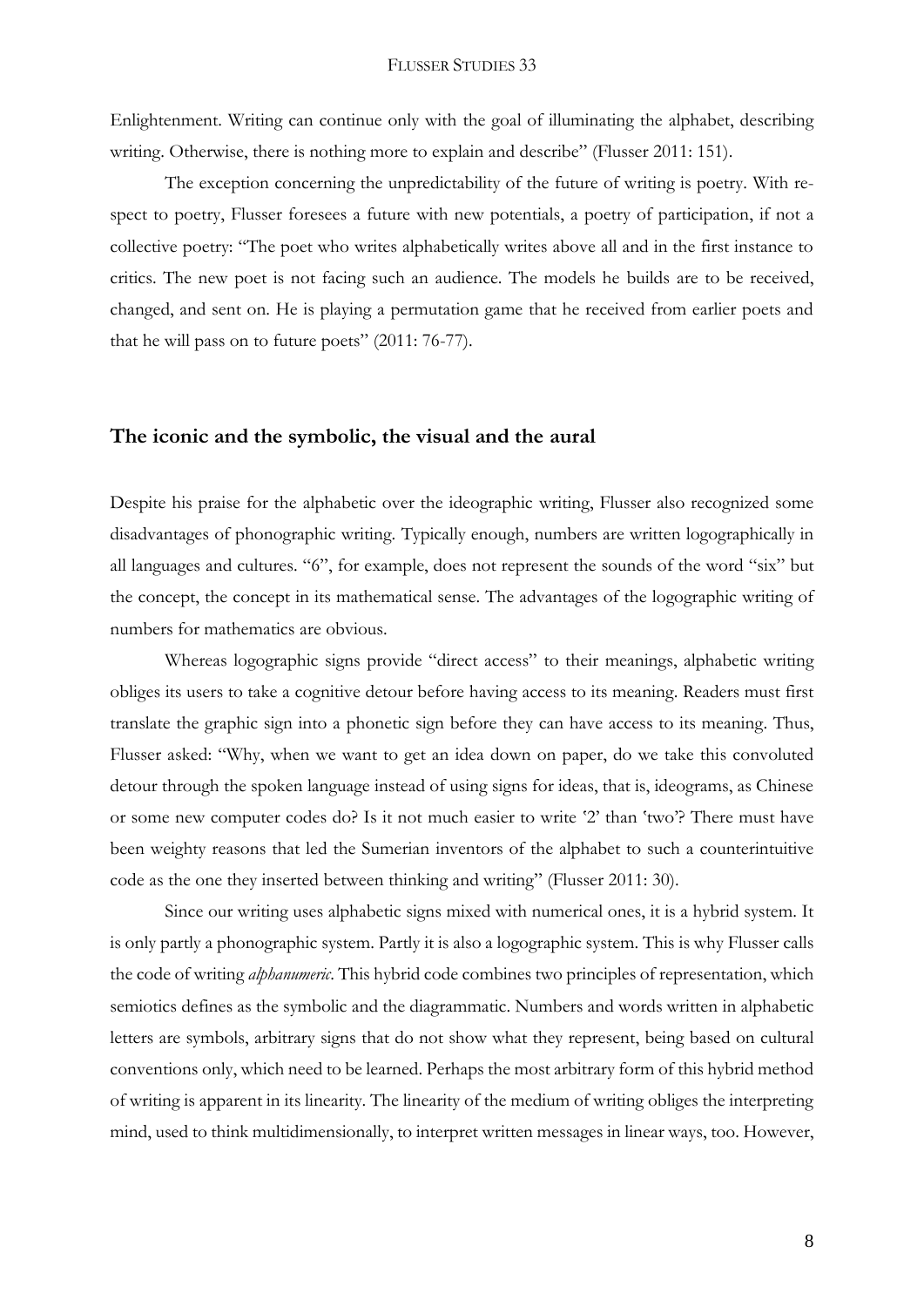according to Flusser, the arbitrariness of the principle of linearity is only characteristic of phonographic writing, not of the writing of numbers and algorithms. The numbers of algebra are not only logographs, their arrangement forms diagrammatic, that is, they form abstract icons.

What matters in the diagrammatic sign is the position of the sign in its graphic space, since in diagrams, the spatial relations between its elements represent semantic relations. Flusser's typewriter could represent only poorly the diagrammatic form of formulas: "A typewriter is built to arrange signs into lines. The resulting order is suited to letters but not to numbers – evidence that in alphanumeric code, letters have overpowered numbers. It is actually possible, with certain special moves, to make a typewriter reproduce mathematical equations or complicated formulas from physics, but it is easy to see that these signs form lines only with effort, by force. The assault on numbers by letters concerns a violation of numerical by literal thought. It concerns, that is, an important feature of thought supported by alphanumeric code, which is to say Western thought" (Flusser 2011: 23).

For Flusser, the differences between iconic or visual and symbolic or auditory coding are fundamental because the two modes of representation do not complement each other but compete and create semiotic conflicts. They are the source of antagonism between the media of writing and images. Symptomatic of this antagonism is the etymology of Indo-European words for writing, whose original meaning is 'to carve', 'to scratch', or 'to cut'. Both the English verb *to write* and the Latin *scribere* ('to write') have this root. On this premise, Flusser concludes that "the scratching stylus is an incisor, and one who writes inscriptions is an incising tiger: he tears images to pieces. Inscriptions are the torn pieces, the cadavers of images; they are images that fell victim to the murderous incisor teeth of writing [...]. So any writing is terrible by nature; it strips us of representations by images prior to writing, it rips us from the universe of images that, in our consciousness prior to writing, gave meaning to the world and to us" (2011:14).

Flusser does not hesitate to extend his judgement of "inscription (writing, as such)" as "iconoclastic" (ibid.), to the concept of information. Information, he writes, does not bring us new knowledge in the sense of positive data. On the contrary, "informing is a negative gesture, directed against the object. It digs holes into objects. It digs holes of "spirit" into things too full of themselves so that these things no longer condition the subject. It is the gesture of wanting-to-be-free from the stolid resistance objects present to subjects. The digging aspect of writing is an informative gesture that seeks to break out of the prison of the conditional, that is, to dig escape tunnels into the imprisoning walls of the objective world" (Flusser 2011: 12).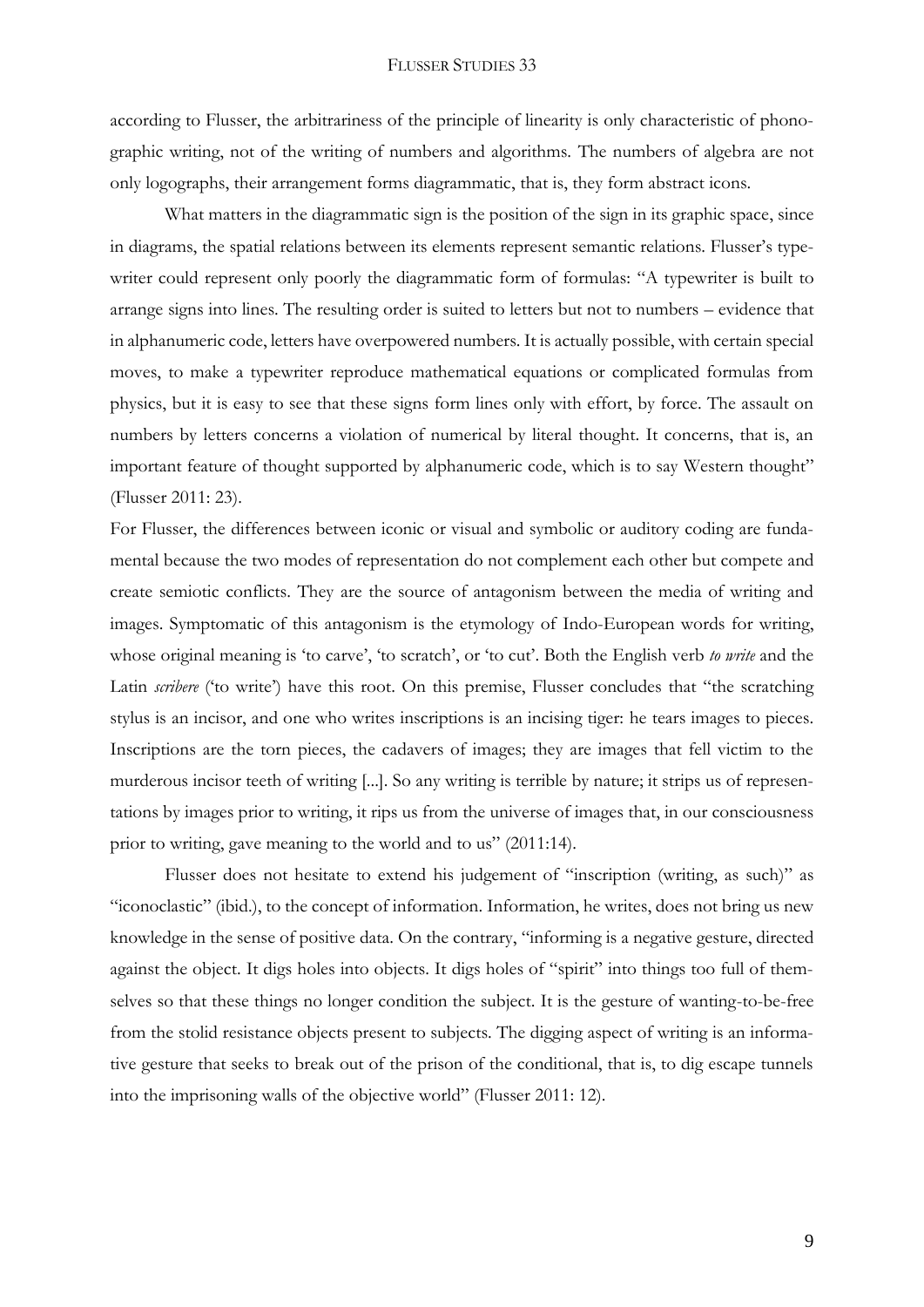## **Performative paradoxes of writing about the end of writing**

Writing about the end of writing as well as commenting on a book whose author pronounces the end of writing implies a series of performative paradoxes, that is, contradictions between the writer's act of writing and the contents of this writing. Paradoxes are logical dead ends, but Flusser was not a logician. His style was meant to be provocative, not logically consistent. Flusser knew that provocations call for objections. He even called for objections against his paradoxes and anticipated some of them himself. Among them are the following:

1. *The paradox of writing after writing*. Vilém Flusser's book on the end of writing was published, in its first edition, in 1987 by Immatrix Publishers in Göttingen. The title was distributed in the form of a 160-page book and alternatively in the form of two 5¼ inch disks, at that time called "floppy disks". In his Afterword to the version that appeared in 1989, at European Photography, the author expressed high hopes for the digital version of his book: "An essay is an attempt to stimulate others to reconsider, to move them to provide supplements. That is the reason this text is also to be published as a disk: it is intended to be a snowball, the initial presentation increasingly covered over by subsequent additions" (Flusser 2011: 163). Anticipating an answer to the question, "Is there a future for writing?", the publisher called the digital floppy disk version a "no-more book" ("Nichtmehrbuch"). The irony of fate is that in contrast to the publisher's prediction, the printed version of Flusser's book did not become outdated at all. The book was reprinted in its paper form in a large print run, whereas its floppy disk version was not only soon outdated, but also illegible for newer generations of home computers.

2. *The paradox of describing the indescribable*. When Flusser writes of the "very indescribability" and the "new about the new" after the end of writing as well as of "the absurdity of wanting to explain it" (2020: 151), he makes use of the ancient performative paradox of the ἄρρητον (árreton), of the ineffable (Kreuzer 2001), since from the first to the last page of his book, he did nothing but describe the indescribable and talk about what he declared to be ineffable.

3. *The paradox of writing after the end of writing*. A variant of the paradox of the ineffable is the paradox of writing after the end of writing. The end of writing, Flusser declared, as quoted above, has made writing superfluous and even "absurd". For writers, this means the dilemma of a "current crisis of writing", whose deeper cause is that intelligent machines write better than human beings: "All writing is 'right': it is a gesture of setting up and ordering written signs. And written signs are, directly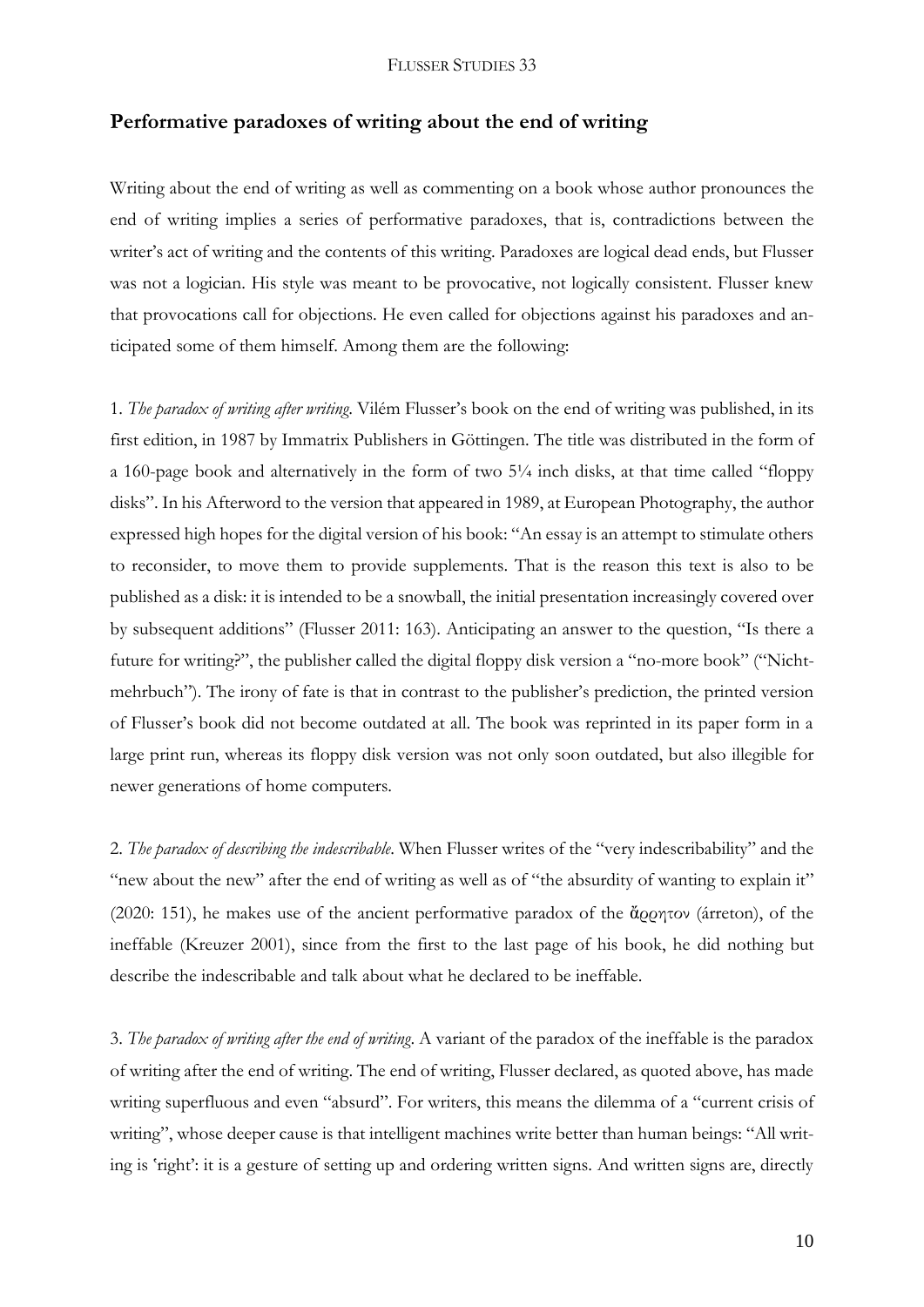or indirectly, signs for ideas. So writing is a gesture that aligns and arranges ideas. Anyone who writes must first have thought. And written signs are the quotation marks of right thinking. On first encounter, a hidden motive appears behind writing: one writes to set one's ideas on the right path. That is really the first impression one has in looking at written texts: exactly this order, this alignment. All writing is orderly, and that leads directly to the contemporary crisis in writing. For there is something mechanical about the ordering, the rows, and machines do this better than people do. One can leave writing, this ordering of signs, to machines. I do not mean the sort of machines we already know, for they still require a human being who, by pressing keys arranged on a keyboard, orders textual signs into lines according to rules. I mean grammar machines, artificial intelligences that take care of this order on their own. Such machines fundamentally perform not only a grammatical but also a thinking function, and as we consider the future of writing and of thinking as such, this might well give us pause for thought" (2011: 6).

Among those responsible for this paradox, Flusser identifies artificial intelligence, not because it threatens writers and readers, but precisely because it makes writing superfluous since with artificial intelligence, machines know how to write more intelligently than that human authors before the end of writing: "The ordering of ideas is a mechanical process, attributable in any case to the order of writing, and can be left to artificial intelligences [...]. So the feeling that writing is absurd, which seizes and gnaws away at many writers, cannot be attributed to superficial matters like textual inflation or the rise of more suitable codes alone. It is rather the result of becoming conscious of writing as engagement and as an expressive gesture. A glance not only at the cultural scene but above all into himself shows the writer that his hour has begun to strike" (2011: 92).

4. *The paradox of untranslatability*. The attempts to translate Flusser's work imply the paradox of translating the untranslatable. In particular, Flusser's frequent reflections on the origins of words are often untranslatable because, as Flusser said, "each and every language [...] contains within itself the wisdom accumulated by generations, whose origin is lost in the night of time" (2013: 3). Whenever translators recognized Flusser's untranslatability, they adopted the method of inserting a footnote, in which they made it clear that the translation did not correspond perfectly to the meaning of the original text. However, by inserting footnotes in Flusser's book, the translators necessarily depart from the translated original, because Flusser never used any footnotes in his writings. The style of scholarly dissertations that need footnotes to become fully intelligible was not to his taste. The paradox of the untranslatability of Flusser's 1987 book is less self-contradictory when the circumstances of the publishing history of the book are considered. Already in 1992, the book was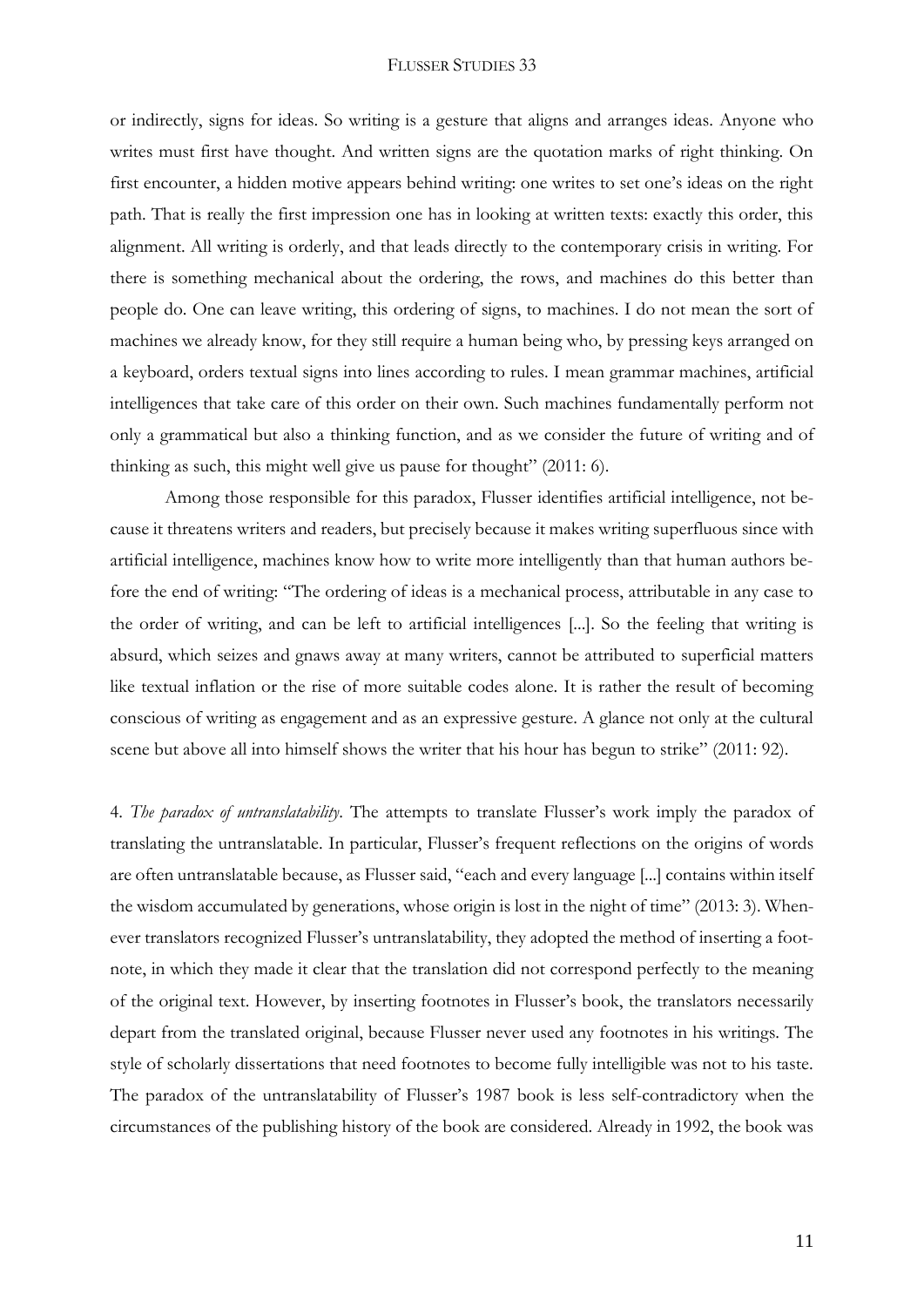reissued in a second edition. As mentioned above, it was translated into Hungarian (1997), Korean (1998), Brazilian Portuguese (2010), and English (2011).

*5. The paradox of writing after Flusser.* Writing thirty years after the declaration of the end of writing in times in which "bibliophilia […] registers as necrophilia" (Flusser 2011: 102), Flusser implies an even stronger paradox than the one in his original declaration. However, to write the present paper on Flusser for a journal with the title *Flusser Studies* implies still another paradox – the performative paradox of writing in an academic style about an author who disliked the academic style. Flusser preferred the essay style and had little sympathy for an academic style accompanied by footnotes and bibliographies. In his "philosophical autobiography" *Bodenlos*, Flusser formulated this personal aversion against academic conventions as follows: "I must say here, however, that I have never been 'academic' in any traditional sense of the word. I could and I would never overcome my aversion to all academicism" (Flusser 1992: 221). (In the edition of the same biography for Brazilian readers, one can only read, "I never overcame my aversion to every form of academicism" (2007: 203).

*6. The paradox of the book after the book*. The diverse editions, re-editions, and translations of Flusser's book about the end of writing imply the paradox of the book after the book. Flusser devotes an entire chapter to this topic, but here, his prophecy about the end of writing is far less affirmative. The tone in this chapter sounds even slightly nostalgic when Flusser perplexes his readers with yet another paradox, the paradox of the book-lover who devours books like a scavenger: "Should books be replaced by memories that function better, there will be far cleverer methods of getting a look at the information stored in them than paging through.[...] The low-function possibility of turning around, choosing, or leaving things to chance, the low-function historical freedom, would be lost. We are bookworms, beings opposed to automated apparatuses and green forests, not out of bibliophilia – which today registers as necrophilia – but out of an engagement with historical freedom. [...] This sense of nourishing ourselves on corpses (books), explains our horror of dispensing with books" (Flusser 2011: 101-102).

These lines leave the reader with the impression that Flusser himself was a bookworm, a bibliophile, and by no means a necrophiliac of writing. Book readers concerned with the perspective that they might be the last in the history of the genre can find much consolation in statements Flusser added to his book in its "Afterword to the Second Edition" of 1992: "Publishing an essay is not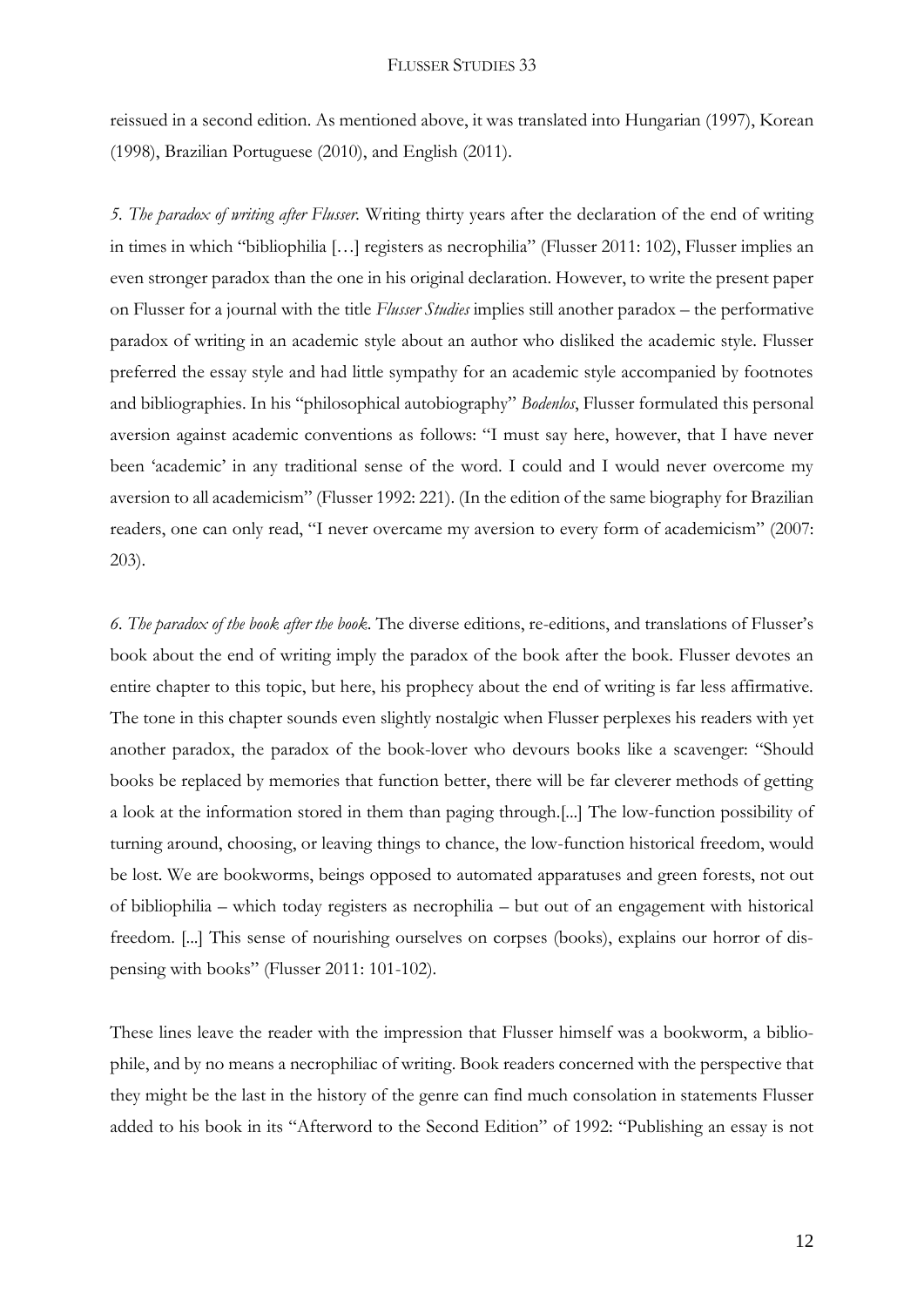about proving or disproving something (as in an experiment) but about constantly rethinking everything dialogically" (Flusser 2011: 177). However that may be, thirty-five years after Flusser's writings about the end of writing, there is no more doubt that the digital media, not least also digital books, have not left writing the same medium it had been before.

## **References**

- Coulmas, F. (2002). Writing Systems: An Introduction to their Linguistic Analysis, Cambridge: Cambridge University Press.
- Fischer, S. R. (2001). A History of Writing, London: Reaktion Books.
- Flusser, V. (1965). O Amor ao Ler e ao Escrever. Em Flusser, V. A História do Diabo, São Paulo: Martins:  $90-101$ .
- Flusser, V. (1967). Falar e Escrever. Jornal de Comercio (Rio de Janeiro) 06/02/1966. Also in: ITA Humanidades. Revista do Departamento de Humanidades, Instituto Tecnológico de Aeronáutica, Centro Técnico de Aeronáutica (São José dos Campos), vol. 3: 77–82. Online: http://flusserbrasil.com/art407.pdf.
- Flusser, V. (1978a). O declínio e o ocaso do alfabeto. O Estado de São Paulo, Suplemento Cultural, no. 66 (22/01/1978): 4. Online: http://flusserbrasil.com/art443.pdf.
- Flusser, V. (1978b). Die kodifizierte Welt. Merkur (Stuttgart), no. 359 (April, 1978). Tradução de Raquel Abi-Sâmara. O mundo codificado. In: Flusser, V. (2007). O mundo codificado: Por uma filosofia do design e da comunicação, Rafael Cardoso (ed.). São Paulo: Cosacnaify: 126-137.
- Flusser, V. (1984). The Future of writing, a manuscript of 1983/84 (see Flusser 1993). Online: http://flusserbrasil.com/arte165.pdf.
- Flusser, V. (1985a). Escrever em universo de imagens. Arte em São Paulo, no 28, Jan, 1985. Online: http://flusserbrasil.com/artigos.html.
- Flusser, V. (1985b). Vorschrift: Nachtrag zur Schrift. Spuren: Zeitschrift für Kunst und Gesellschaft (Hamburg) 11/12. Online: http://flusserbrasil.com/artg442.pdf
- Flusser, V. (1986). « Tes père et mère honoreras ». Y a-t-il un futur pour l'écriture? Théâtre/Public (Genneviliers / Paris) 67: 1986: 79-81. Online: [https://www.cairn.info/revue-multitudes-2019-1](https://www.cairn.info/revue-multitudes-2019-1-) page-190.htm.
- Flusser,  $V.$  (1986?). Is there a future to writing? Manuscript, undated Online: [http://flusserbrasil.cm/arte74.pdf](http://flusserbrasil.com/arte74.pdf)
- Flusser, V. (1987a). Die Schrift. Hat Schreiben Zukunft? Göttingen: Immatrix Publications. Simultaneously published in the digital format of two floppy disks, format  $5\frac{1}{4}$  inches.  $-2$ . ed. Frankfurt/Main: Fischer, 1992 with a postface of 1989. – Portuguese: A Escrita: Há Futuro para a Escrita? Transl. Murilo Jardelino da Costa. São Paulo: Annablume, 2010. – English: (2011). Does Writing Have a Future?, transl. Nancy Ann Roth with a preface by Mark Poster, "An Introduction to Vilém Flusser's Into the Universe of Technical Images and Does Writing Have a Future?" Minneapolis, MN: University of Minnesota Press, 2011. (References are to the English translation of 2011).
- Flusser, V. (1987b). Depois da escrita. Manuscript of the Seminar on "Die Schrift", Falkenstein, Hessen (20-21/11/1987). – Online[: http://flusserbrasil.com/art4.html](http://flusserbrasil.com/art4.html) .
- Flusser, V. (1988a). Vom Rechnen: Warum eigentlich klappern die Schreibmaschinen? Basler Zeitung, no. 247, 20/10/1988: 51–54. Online, marked as "out-dated", available as http://flusserbra sil.com/artg412.pdf. – (See also the manuscript "Die Schreibmaschine" ('the typewriter'), online:<http://flusserbrasil.com/artg84.pdf> .)
- Flusser, V. (1988b). On writing, complexity and technical revolutions: Interview about technical revolution, by Miklós Peternák, Osnabrück, European Media Art Festival, September 1988. Online: <https://red-thread.org/en/about-technical-revolution/>